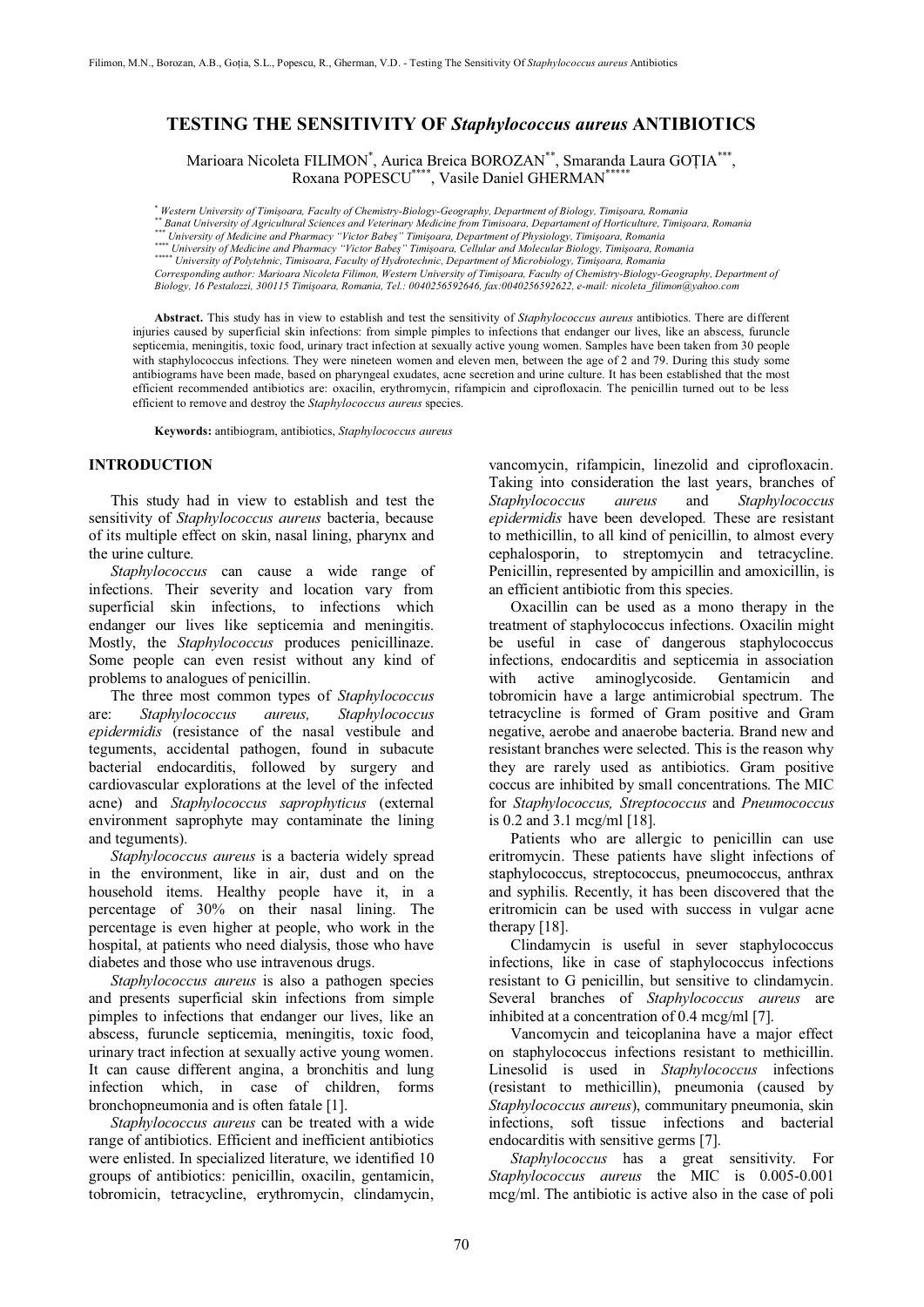resistant branches - *Staphylococcus* resistant to G penicillin and methicillin and/or vancomycin. It may have a synergistic reaction, when the penicillin is resistant to penicillinaze and vancomycin [18].

Ciprofloxacin presents a high efficiency against bacteria resistant to aminoglycoside, penicillin, cephalosporine, tetracycline and other antibiotics. Infections of the middle ear (middle otitis) and paranasal sinuses (sinusitis) may appear, especially if these are generated by *Pseudomonas* and *Staphylococcus* [18].

The efficacy of chlorhexidine digluconate was determined against some strains of collected and clinically isolated bacteria and fungi. The efficacy was evaluated either by calculating a minimum inhibitory concentration (MIC). The MIC values of chlorhexidine for *Staphylococcus aureus*, *Microsporum gypseum*, *Microsporum canis* and *Trichophyton mentagrophytes* were  $0.625 \mu g/ml$ , 12.5  $\mu g/ml$ , 50  $\mu g/ml$  and 6.25 ȝg/ml, respectively. The *in vitro* efficacy of chlorhexidine was higher against the strains of *Staphylococcus aureus* and *Pseudomonas aeruginosa*  $(0.5 \text{ mg/ml}$  for 5 min and 0.5 mg/ml for 10 min) than against clinical isolates [15].

It is generally accepted that methicillin-resistant *Staphylococcus aureus* is also resistant to aminoglycoside antibiotics. We investigated trends of gentamicin and arbekacin susceptibilities and the prevalence of the genes encoding aminoglycosidemodifying enzymes (AMEs) for a total of 218 strains of MRSA isolated from blood specimens obtained from 1978 through 2002 in one hospital. The minimum inhibitory concentrations of gentamicin at which 50% of the strains that were inhibited ( $MIC<sub>50</sub>$ ) are 0.5  $\mu$ g/ml for the isolates obtained from 1990 to 2002. The  $MIC<sub>90</sub>$ of gentamicin was consistently  $\geq$ 128 μg/ml. Our results imply that gentamicinresistant and arbekacin-resistant MRSA's have consistently decreased for the past 25 years [3].

## **MATERIALS AND METHODS**

Thirty persons with staphylococcus infections have been studied, 19 women and 11 men, between the age of 2 and 79. Patients have been examined. Nasal and pharinx secretion, acne secretion and urine culture has been collected. It's compulsory to establish the sensitivity of antibiotics and chemotherapy of every bacterial branch in order to determine the right treatment.

Usually, a branch can be considered sensitive if the germs are efficiently affected by the antibiotic. The therapeutic effect may be obtained with the help of "usual" doses and administration. The branch may be considered slightly sensitive if the germs are little affected. The therapeutic effect cannot be obtained but in special conditions (like, to recommend a higher doses than as usual, the use of some special administration: intravenous injection and intrarahidiane injection) [16].

Bacteria sensitivity towards antibiotics is tested "in vitro", assuring them standard culture condition (culture environment, inocul and incubation time) in

the presence of a smaller quantity of antibiotic. Basically, a branch is resistant if the result of the sensitivity tested "in vitro" is negative.

The antibiogram can be made by a test "in vitro." It represents the lab method, showing the antibiotic sensitivity of germs, collected from patients with bacterial infections. These are cultivated in special environments (for instance on the Mueller-Hinton agar). We have to use pure cultures for antibiograms (a single bacterial branch), even in case of multibacterial infections.

The isolation of *Stafilococcus aureus* is based on its growth in a simple environment and in a hyperchorinate environment. On the agarose, the blood is developed in colonies of 2-3 mm. The colonies have a creamy consistence. Usually, it contains  $\beta$ -hemolysis [19].

We submitted a disk with antibiotics, on the surface of a solid environment, planted with a bacterial culture. The active antimicrobial substance will run into the environment, having a small concentration, started from the edge of the microtablet.

After a certain time of incubation, there are two different ways to follow: the first one, because here the microbial growth is inhibited by a concentration of antimicrobial substance. Second, a growing area, where the antibiotic concentration is too small for a growing inhibition.

If the diameter of the inhibitive area is bigger, the germ is more sensitive. The quantity of the antibiotic necessary to the inhibition of the tested bacteria (minimum inhibited concentration=MIC), is smaller. There is an inversely proportional relation between the diameter of the inhibited area and MIC [10, 11].

#### **RESULTS**

*Staphylococcus* frequently produces infections which can be treated only in hospital. This is the reason why it is recommended to test their sensitivity to antibiotics for a right treatment.

In this order, there are: pharynx and nasal perspire, acne secretion and urine culture. Than, the so - called antibiograms. As concerning the pharynx perspire, a group of 10 people were tested: 4 men and 6 women with ages between 20 and 49. This test was made on 7 children (4 girls and 3 boys) between the ages of 2 and 14.

The nasal perspires has been made on a group of 10 people (4 men and 6 women), between the age of 18 and 52. Only one nasal perspire has been made on children. In order to test the resistance of *Staphylococcus aureus* on antibiotics, the acne secretion has been made on a single woman (aged 25).The urine culture, has been made on a single woman, too (aged 79).

In the case of antibiograms, the following antibiotics have been used: penicillin, oxacilin, gentamicin, tobromicin, tetracycline, erythromycin, clindamycin, vancomycin, rifampicin, linezolid and ciprofloxacin.

The concentration / microtablets of the antibiotics were already known. After the antibiograms were made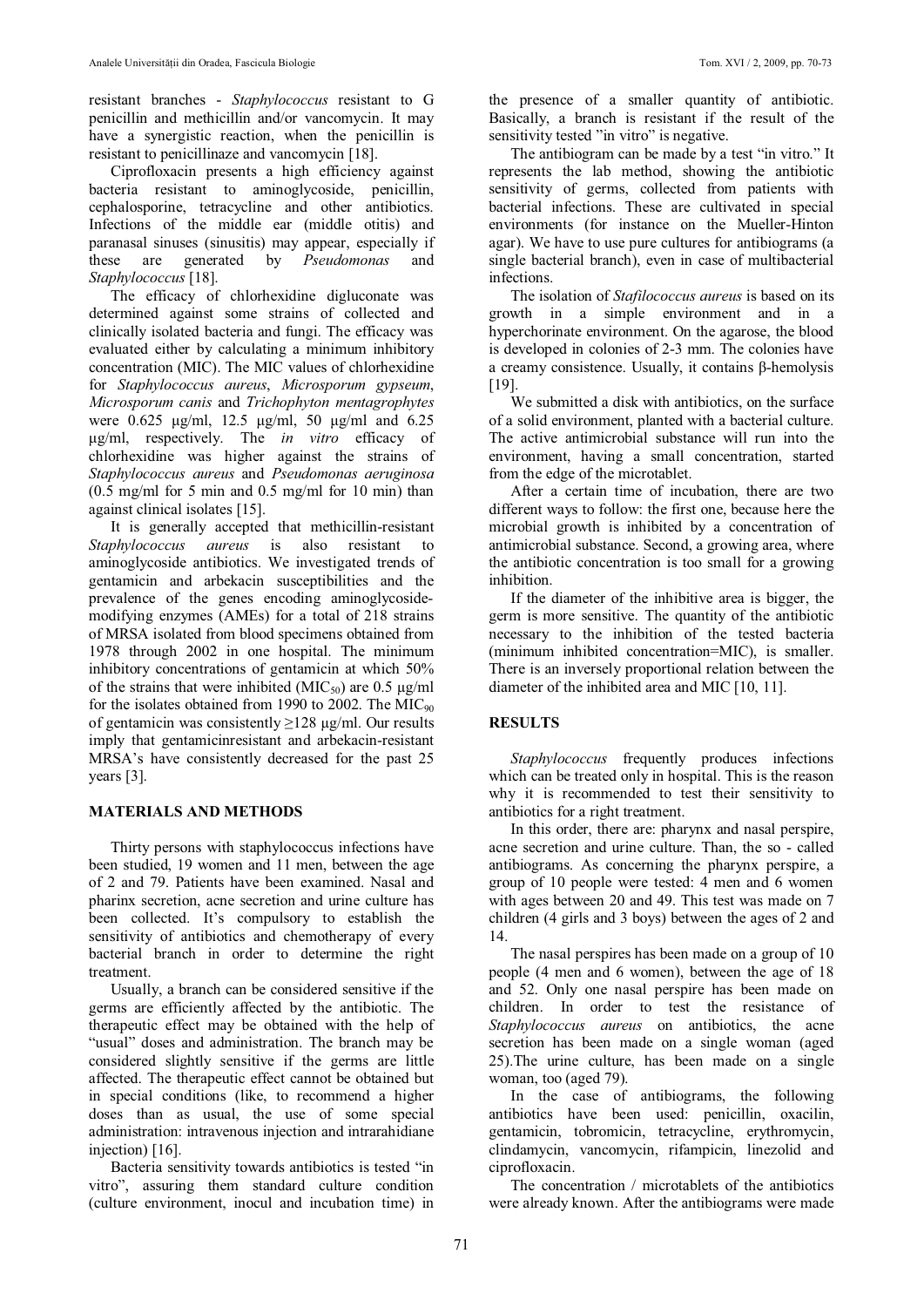(based on the above mentioned method), and after the inhibition was established, meaning the minimum inhibitive concentration (MIC), the obtained results were statistically processed, permitting to achieve the following figure.

Using the statistical tests, we established 4 most efficient antibiotics: oxacilin, erythromycin, rifampicin and ciprofloxacin. These antibiotics may be recommended and used in different kind of disease caused by *Staphylococcus aureus* (Fig. 1). Different kind of disease caused by *Staphylococcus aureus* may be treated and used with other antibiotics, like the linezolid (Fig. 2).

As concerning the tested antibiotics, we established that penicillin is less efficient (63.33% cases) in order to treat *Staphylococcus aureus* (Fig. 3.)*.*



Figure 1. The most efficient antibiotic used in the case of *Staphylococcus aureus*.



**Figure 2.** Other antibiotics which can be used in the case of *Staphylococcus aureus*.



**Figure 3.** Inefficient antibiotics in the case of *Staphylococcus aureus*.

Depending on every person, on penicillin and on every person's clinical picture, there are other inefficient antibiotics, but on a lower rate. People had a certain clinical picture, a kind of specificity in disease

initiated by *Staphylococcus aureus.* This is the reason why some antibiotics appear in both groups, as efficient and inefficient, but of course, on a lower rate.

#### **DISCUSSIONS**

Infections caused by methicillin-resistant strains may be more difficult to manage or more expensive to treat, because vancomycin is inherently less efficacious. The increasing prevalence of MRSA will inevitably increase vancomycin use, adding further to the problem of antibiotic-resistant gram-positive bacteria [8].

Antimicrobial resistance to penicillin, methicillin, or vancomycin is an unavoidable consequence of the selective pressure of antibiotic exposure. Although the details of the epidemiology of staphylococcal drug resistance may change, the fundamental forces driving it are similar. The question is not whether resistance will occur, but how prevalent resistance will become. Minimizing the antibiotic pressure that favors the selection of resistant strains is essential to controlling the emergence of these strains in the hospital and the community, regardless of their origins [17].

Resistance to these antibiotics has also led to the use of new, broad-spectrum anti-Gram positive antibiotics such as linezolid because of its availability as an oral drug [4].

Vancomycin-resistant *S. aureus* (VRSA) is a strain of *S. aureus* that has become resistant to the glycopeptides. The first case of vancomycinintermediate *S. aureus* (VISA) was reported in Japan in 1996 [13]; but the first case of *S. aureus* truly resistant to glycopeptide antibiotics was only reported in 2002 [6]. Three cases of VRSA infection have been reported in the United States as of 2005[14].

The treatment of choice for *S. aureus* infection is penicillin; but in most countries, penicillin-resistance is extremely common and first-line therapy is most commonly a penicillinase-resistant penicillin (for example, oxacilin or flucloxacillin). Combination therapy with gentamicin may be used to treat serious infections like endocarditis, but its use is controversial because of the high risk of damage to the kidneys. The duration of treatment depends on the site of infection and on severity [2].

Antibiotic resistance in *S. aureus* was almost unknown when penicillin was first introduced in 1943 observed the antibacterial activity of the penicillium mould was growing a culture of *S. aureus*. By 1950, 40% of hospital *S. aureus* isolates were penicillin resistant; and by 1960, this had risen to 80% [5].

Patients with affections determined by *Staphylococcus aureus* and which are under standard therapy with antistaphylococcal penicillin or vancomycin, were administred initial low dose gentamicin, in order to increase the treatment`s efficiency. By studying the the administration of a standard dose of gentamicin as a part of therapy for *Staphylococcus aureus* bacteremia, but also for native valve infective endocarditis, is proven that it is nephrotoxic and should not be used routinely [9,12].